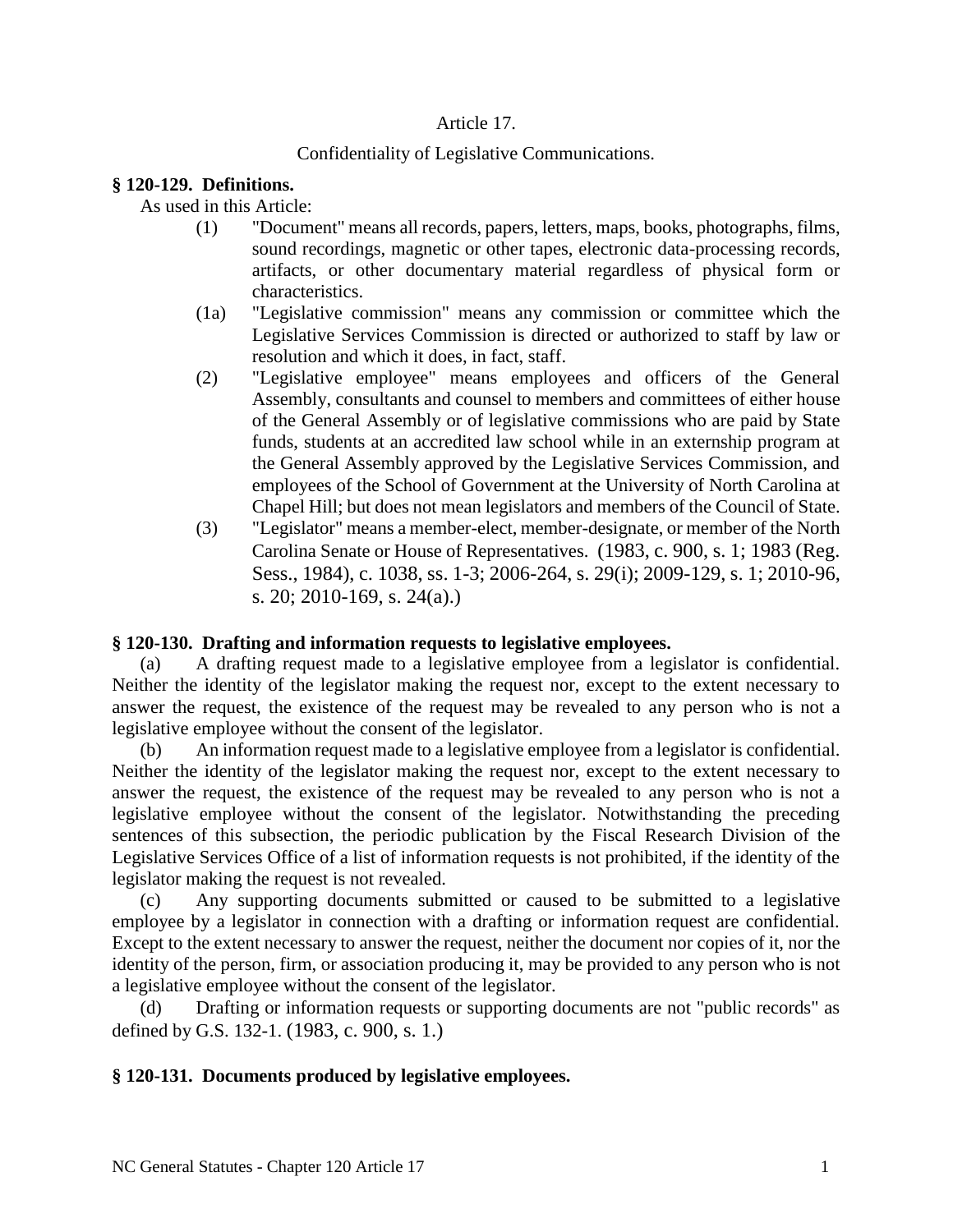(a) Documents prepared by legislative employees upon the request of legislators are confidential. Except as provided in subsection (b) of this section, the existence of the document may not be revealed nor may a copy of the document be provided to any person who is not a legislative employee without the consent of the legislator.

(b) A document prepared by a legislative employee upon the request of a legislator becomes available to the public when the document is a:

- (1) Bill or resolution and it has been introduced;
- (2) Proposed amendment or committee substitute for a bill or resolution and it has been offered at a committee meeting or on the floor of a house;
- (3) Proposed conference committee report and it has been offered at a joint meeting of the conference committees; or
- (4) Bill, resolution, memorandum, written analysis, letter, or other document resulting from a drafting or information request and it has been distributed at a legislative commission or standing committee or subcommittee meeting not held in executive session, closed session, or on the floor of a house.

A document prepared by a legislative employee upon the request of any legislator, that pursuant to this Article does not become available to the public, is not a "public record," as defined by G.S. 132-1.

(c) This section does not prohibit the dissemination of information or language contained in any document which has been prepared by a legislative employee in response to a substantially similar request from another legislator, provided that the identity of the requesting legislator and the fact that he had made such a request not be divulged. (1983, c. 900, s. 1; 1983 (Reg. Sess., 1984), c. 1038, s. 4; 1993 (Reg. Sess., 1994), c. 570, s. 9.)

## **§ 120-131.1. Requests from legislative employees for assistance in the preparation of fiscal notes and evaluation reports.**

(a) A request, including any accompanying documents, made to an agency employee by a legislative employee of the Fiscal Research Division for assistance in the preparation of a fiscal note is confidential. An agency employee who receives such a request or who learns of such a request made to another agency employee of his or her agency shall reveal the existence of the request only to other agency employees of the agency to the extent that it is necessary to respond to the request, and to the agency employee's supervisor and to the Office of State Budget and Management. All documents prepared by the agency employee in response to the request of the Fiscal Research Division are also confidential and shall be kept confidential in the same manner as the original request, except that documents submitted to the Fiscal Research Division in response to the request cease to be confidential under this section when the Fiscal Research Division releases a fiscal note based on the documents.

(a1) A request, and any accompanying documents, made to an agency employee by a legislative employee of the Program Evaluation Division for assistance in the preparation of an evaluation report is confidential. The request and any accompanying documents are not "public records" as defined by G.S. 132-1. An agency employee who receives a request under this subsection or who learns of such a request made to another agency employee of his or her agency may reveal the existence of the request to other agency employees to the extent that it is necessary to respond to the request and to the agency employee's supervisor. All documents prepared by the agency employee in response to the request of a legislative employee of the Program Evaluation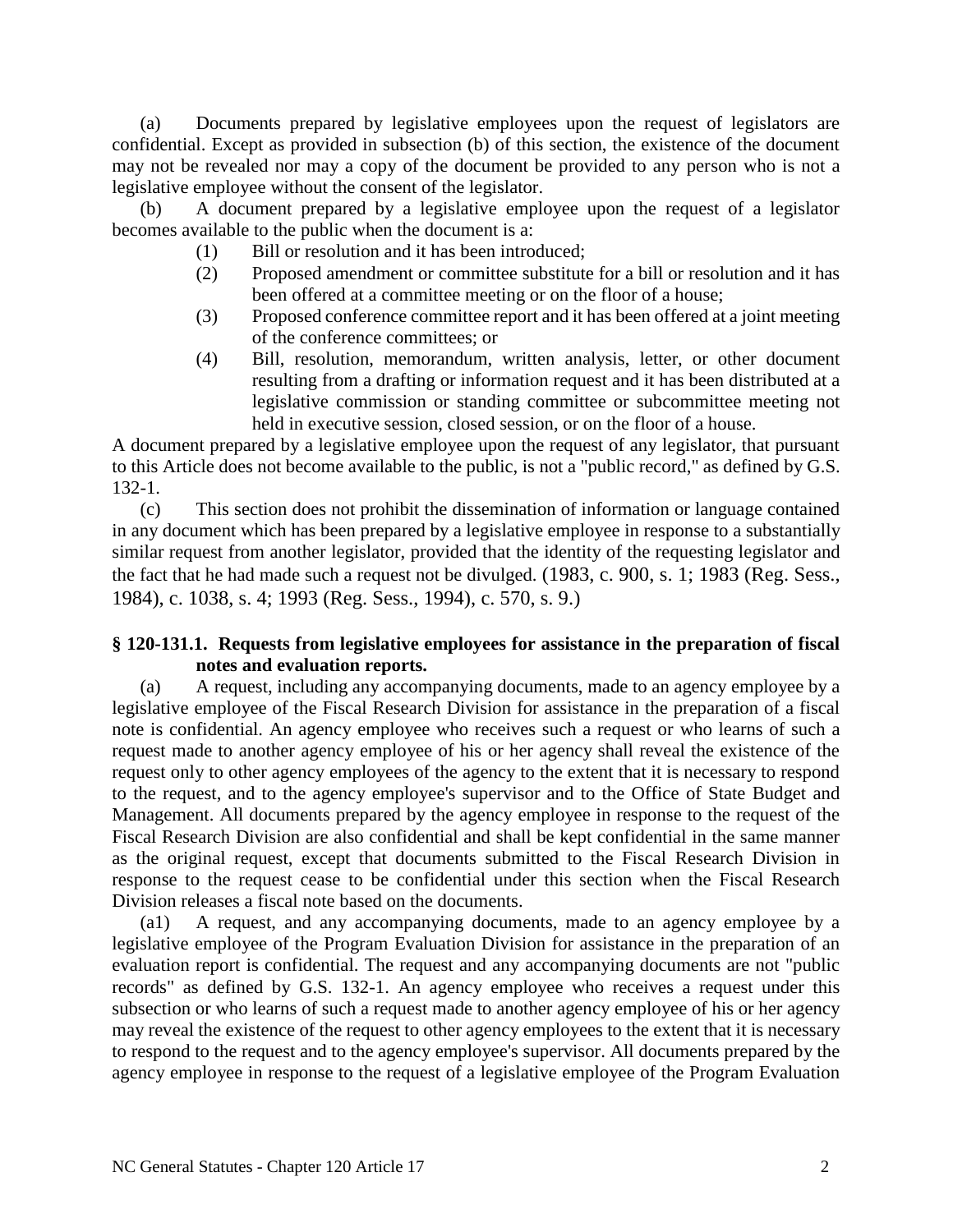Division are confidential, shall be kept confidential in the same manner as the original request, and are not "public records" as defined in G.S. 132-1.

(b) As used in this section, "agency employee" means an employee or officer of every agency of North Carolina government or its subdivisions, including every public office, public officer or official (State or local, elected or appointed), institution, board, commission, bureau, council, department, authority, or other unit of government of the State or of any county, unit, special district, or other political subdivision of government.

(c) Violation of this section may be grounds for disciplinary action. (1995, c. 324, s. 8.1(a); c. 507, s. 8.2; 2000-140, s. 93.1(a); 2001-424, s. 12.2(b); 2008-196, s. 1(b).)

## **§ 120-132. Testimony by legislative employees.**

(a) Except as provided in subsections (b) and (c) of this section, no present or former legislative employee may disclose any information that the individual, while employed or retained by the State, may have acquired:

- (1) In a standing, select, or conference committee or subcommittee of either house of the General Assembly or a legislative commission;
- (2) On the floor of either house of the General Assembly, in any office of a legislator, or at any other location of the State legislative buildings and grounds as defined in G.S. 120-32.1(d);
- (3) As a result of communications that are confidential under G.S. 120-130 and G.S. 120-131.

(b) A present or former legislative employee may disclose information acquired under subsection (a) of this section that would be reflected in the official public record or was otherwise publicly disseminated.

(c) Subject to G.S. 120-9, G.S. 120-133, and the common law of legislative privilege and legislative immunity, the presiding judge may compel disclosure of information acquired under subsection (a) of this section if in the judge's opinion, the disclosure is necessary to a proper administration of justice. (1983, c. 900, s. 1; 1983 (Reg. Sess., 1984), c. 1038, s. 5; 2010-169, s. 24(b).)

#### **§ 120-133. Redistricting communications.**

(a) Notwithstanding any other provision of law, all drafting and information requests to legislative employees and documents prepared by legislative employees for legislators concerning redistricting the North Carolina General Assembly or the Congressional Districts are no longer confidential and become public records upon the act establishing the relevant district plan becoming law. Present and former legislative employees may be required to disclose information otherwise protected by G.S. 120-132 concerning redistricting the North Carolina General Assembly or the Congressional Districts upon the act establishing the relevant district plan becoming law.

(b) Nothing in this Chapter nor in Chapter 132 of the General Statutes shall be construed as a waiver of the common law attorney-client privilege nor of the common law work product doctrine with respect to legislators as defined in G.S. 120-129. (1983, c. 900, s. 1; 1995, c. 20, s. 13; 2013-410, s. 36.7.)

#### **§ 120-134. Penalty.**